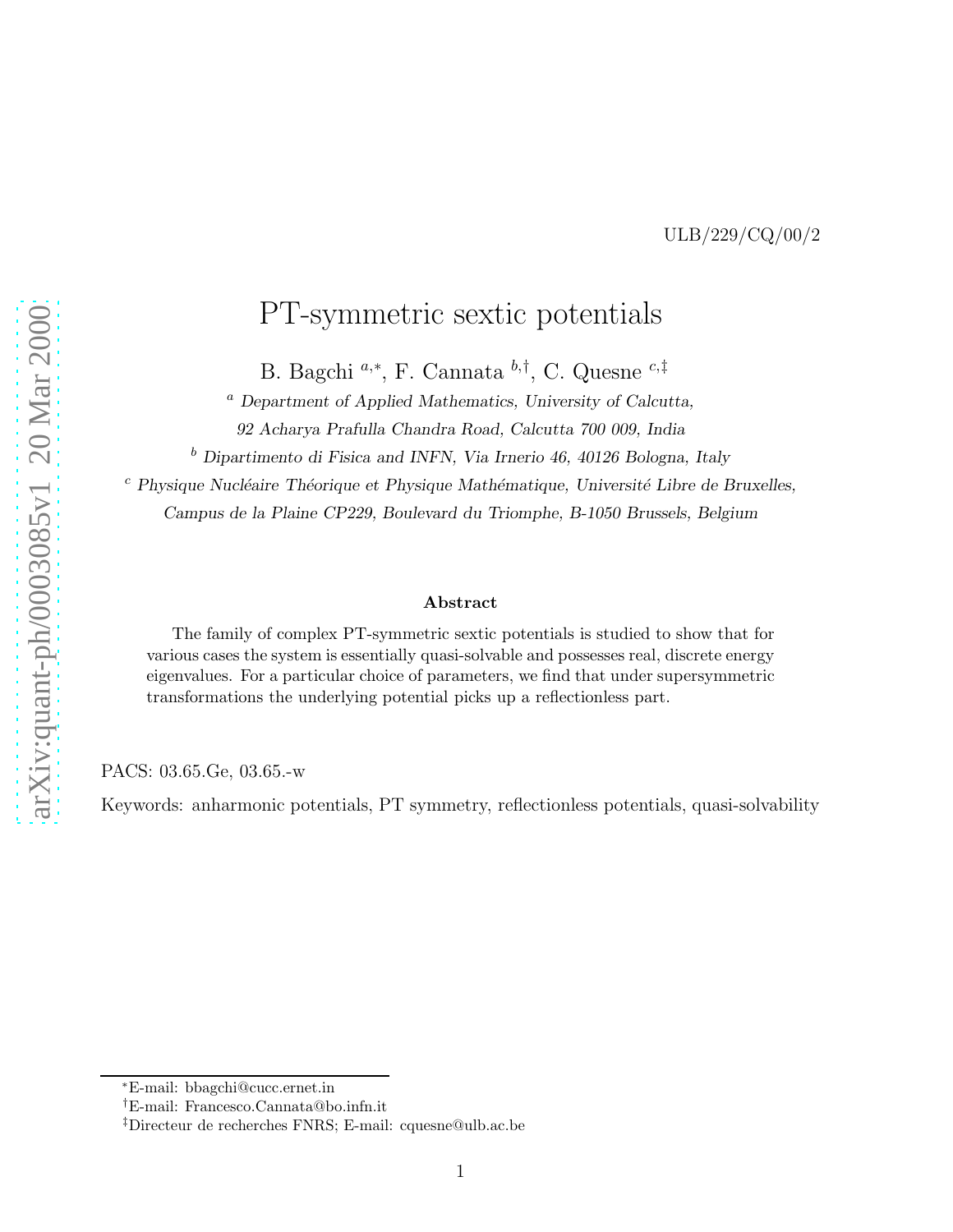### <span id="page-1-0"></span>1 Introduction

Searching for non-Hermitian PT-symmetric Hamiltonians has acquired much interest in recent times (see e.g. [\[1](#page-7-0), [2](#page-7-0), [3, 4\]](#page-7-0) and references quoted therein). For one thing, a rather large subclass of such Hamiltonians has been found to possess real energy eigenvalues. For another, in at least some cases, it is seen that a complex shift of the coordinate  $x \in (-\infty, \infty)$ does not affect the overall normalizability of the wave functions, while at the same time retaining the real character of the energy spectrum.

The purpose of this letter is twofold:

(i) We examine the general problem of a complex sextic potential from the point of view of determining exactly a finite number of eigenvalues and eigenfunctions. A suitable ansatz scheme leads us to find discrete real energy levels under quite general conditions.

(ii) We point out that some of our results can also be arrived at by performing a complex shift of the coordinate on the reduced sextic potential consisting of even-power terms only. However, our results cover a much greater ground. In particular, we find it possible to generate an additional complex reflectionless term in the sextic potential by employing supersymmetric transformations.

#### 2 Complex sextic potentials and their solutions

To get started, let us consider the following general representation of a sixth-degree potential

$$
V(x) = \sum_{i=1}^{6} c_i x^i,
$$
 (1)

satisfying the Schrödinger equation (in units  $\hbar = m = 1$ )

$$
\left[-\frac{1}{2}\frac{d^2}{dx^2} + V(x)\right]\psi(x) = E\psi(x),\tag{2}
$$

where for  $V(x)$  to be PT symmetric,  $c_1, c_3, c_5 \in \mathbb{R}$ , but  $c_2, c_4, c_6 \in \mathbb{R}$ .

We make the ansatz that the wave function is of the form

$$
\psi(x) = f(x) \exp\left(-\sum_{j=1}^{4} b_j x^j\right),\tag{3}
$$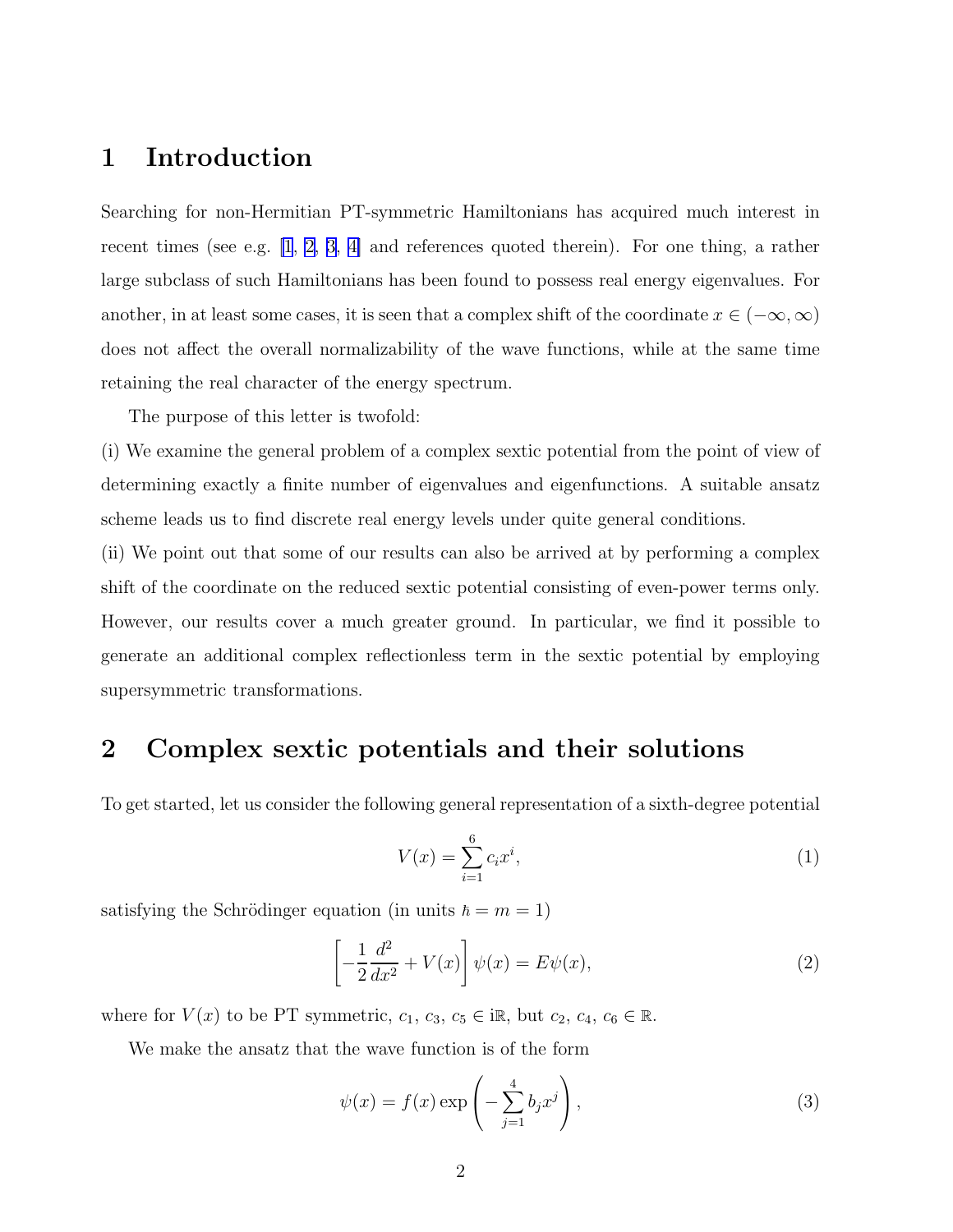<span id="page-2-0"></span>where  $f(x)$  is some polynomial function of x, which, for complex potentials, is typically of the type  $\sum_{m=0}^n \alpha_m(ix)^m$ . For the real analogue of [\(1](#page-1-0)) consisting of even power terms only,  $f(x)$  is known to have a given parity.

We focus on the following choices of  $f$ :

(a) 
$$
f(x) = 1
$$
,  
\n(b)  $f(x) = x + a_0$ ,  
\n(c)  $f(x) = x^2 + a_1x + a_0$ ,

but can generalize to higher degrees as well. For complex potentials,  $a_0$  is imaginary in (b), whereas  $a_1$  is imaginary, but  $a_0$  is real in (c).

Without going into the details of calculations, which are quite straightforward, let us summarize our results.

#### 2.1 The  $f(x) = 1$  case

Here the potential parameters are found to be related to the  $b$ 's as

$$
c_1 = -3b_3 + 2b_1b_2, \t c_2 = -6b_4 + 3b_1b_3 + 2b_2^2, \t c_3 = 4b_1b_4 + 6b_2b_3,
$$
  

$$
c_4 = 8b_2b_4 + \frac{9}{2}b_3^2, \t c_5 = 12b_3b_4, \t c_6 = 8b_4^2.
$$
 (4)

Without loss of generality, we can choose  $c_6 = \frac{1}{2}$  $\frac{1}{2}$  to fix the leading coefficient of  $V(x)$ . It gives  $b_4 = \pm \frac{1}{4}$  $\frac{1}{4}$ . We take the positive sign to ensure normalizibility of the wave function, which reads

$$
\psi(x) = \exp\left(-b_1x - b_2x^2 - b_3x^3 - \frac{1}{4}x^4\right). \tag{5}
$$

The associated energy level is given by

$$
E = b_2 - \frac{1}{2}b_1^2.
$$
 (6)

Now  $b_1$  and  $b_3$  imaginary make  $c_1$ ,  $c_3$ ,  $c_5$  imaginary too, so we have a complex PTsymmetric potential. Note that the energy eigenvalue in such a case is real, and the corresponding wave function is PT-symmetric.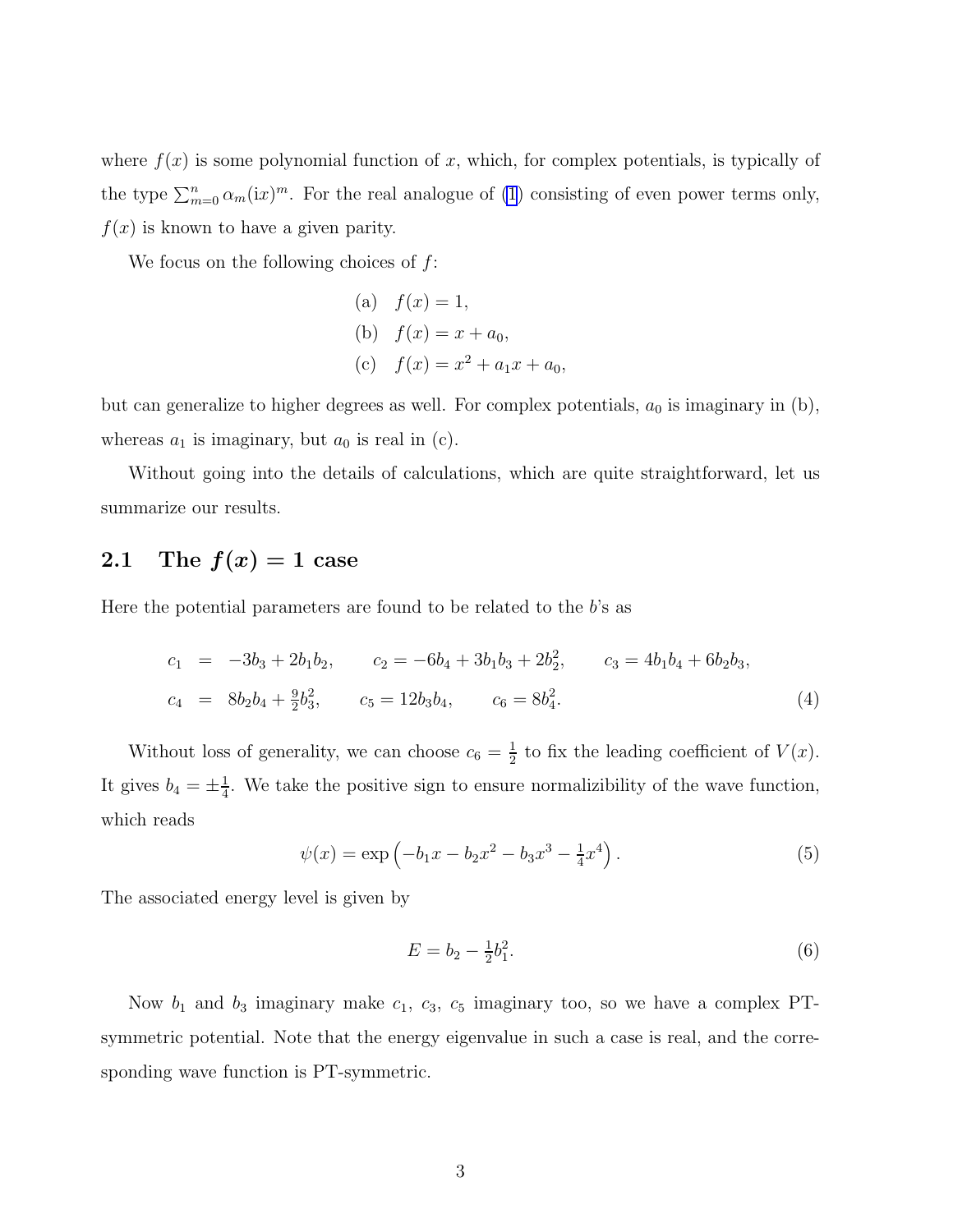#### 2.2 The  $f(x) = x + a_0$  case

The wave function is of the form

$$
\psi(x) = (x + a_0) \exp\left(-b_1 x - b_2 x^2 - b_3 x^3 - \frac{1}{4} x^4\right)
$$
\n(7)

for

$$
c_1 = -6b_3 + 2b_1b_2 + a_0, \t c_2 = -\frac{5}{2} + 3b_1b_3 + 2b_2^2, \t c_3 = b_1 + 6b_2b_3,
$$
  

$$
c_4 = 2b_2 + \frac{9}{2}b_3^2, \t c_5 = 3b_3, \t c_6 = \frac{1}{2}.
$$
 (8)

There is also a condition on  $a_0$ ,

$$
a_0^3 - 3b_3a_0^2 + 2b_2a_0 - b_1 = 0.
$$
\n(9)

The energy is given by

$$
E = -\frac{1}{2}b_1^2 + 3b_2 - 3a_0b_3 + a_0^2.
$$
 (10)

Let us discuss some important special cases of this scheme.

#### 2.2.1  $b_1 = b_3 = 0$

The condition (9) reduces to

$$
a_0 \left( a_0^2 + 2b_2 \right) = 0. \tag{11}
$$

(i) If  $a_0 = 0$ , then there is no imaginary term in the potential, and this corresponds to the $n = 0$ , negative-parity result of ref. [[5](#page-7-0)]. The energy eigenvalue is given by  $E = 3b_2$  and shows a single level.

(ii) The other solution of (11), namely  $a_0^2 = -2b_2$  can be studied according to whether  $a_0^2 > 0$  or  $a_0^2 < 0$ .

If  $a_0^2 > 0$ , then a linear term is present in  $V(x)$  with  $c_1 = \pm \sqrt{2|b_2|}$ ,  $c_2 = 2b_2^2 - \frac{5}{2}$  $\frac{5}{2}$ , and  $c_4 = 2b_2$ . Of course  $c_3 = c_5 = 0$ . The energy is  $E = b_2 < 0$ . Thus we have two different real potentials with the same energy eigenvalue. The linear term breaks PT invariance of the potential and the wave function as well. So, in this respect,  $a_0$  real can be viewed as an explicit symmetry breaking parameter.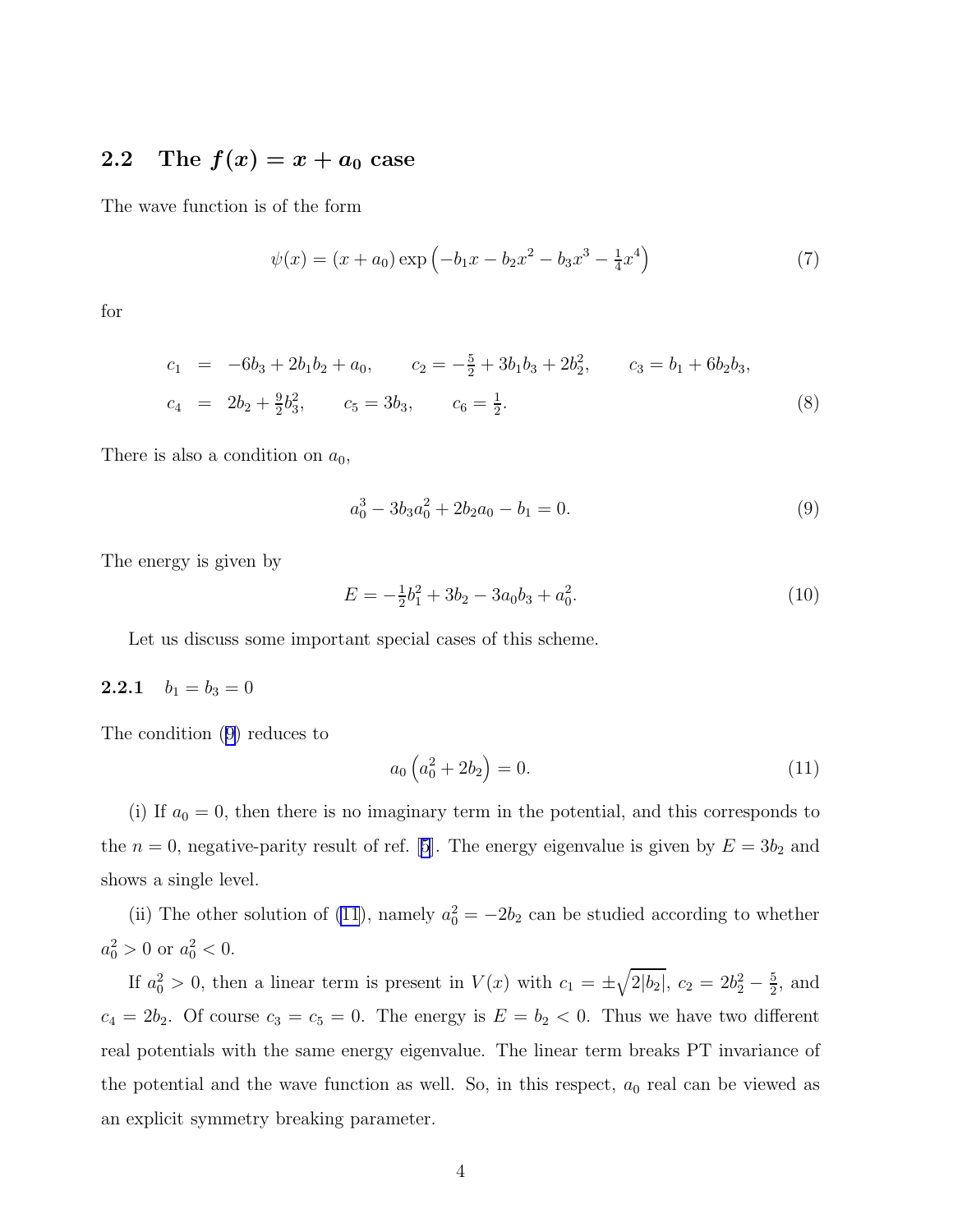<span id="page-4-0"></span>On the other hand, if  $a_0^2 < 0$ , we get two different complex potentials, corresponding to  $c_1 = \pm i \sqrt{2b_2}$ , with the same real energy eigenvalue:

$$
V(x) = \frac{1}{2}x^6 + 2b_2x^4 + \left(2b_2^2 - \frac{5}{2}\right)x^2 \pm i\sqrt{2b_2}x,\tag{12}
$$

$$
E = b_2 > 0,\t\t(13)
$$

$$
\psi(x) = \left(x \pm i\sqrt{2b_2}\right) \exp\left(-b_2 x^2 - \frac{1}{4}x^4\right),\tag{14}
$$

The potential (12) is PT symmetric, while the wave function (14) is odd under PT symmetry.

#### **2.2.2**  $b_1 = 0, b_3 \neq 0$

The solution for  $a_0 = 0$  turns out to give the same conclusions as previously obtained. The second solution

$$
a_0 = \frac{1}{2} \left( 3b_3 \pm \sqrt{9b_3^2 - 8b_2} \right) \tag{15}
$$

yields two possibilities according as  $b_3 \in \mathbb{R}$  or  $b_3 \in \mathbb{R}$ . If  $b_3 \in \mathbb{R}$ , we have  $b_3^2 \ge \frac{8}{9}$  $\frac{8}{9}b_2$ , implying two different real potentials with the same energy eigenvalue, except for the equality sign in (15).

If however  $b_3 \in \mathbb{R}$ , then  $a_0$  must be imaginary with  $b_3^2 = -|b_3|^2 \leq \frac{8}{9}$  $\frac{8}{9}b_2$ . Here too we have two possibilities of obtaining two different complex potentials with the same real energy eigenvalue, except for the equality sign in (15).

# 2.3 The  $f(x) = x^2 + a_1x + a_0$  case

The complete set of solutions leading to more than one energy level corresponds to

$$
a_1 = 2b_3, \qquad a_0 = \frac{1}{2} \left( 2b_2 - b_3^2 \pm \sqrt{(2b_2 - 3b_3^2)^2 + 2} \right), \tag{16}
$$

and gives

$$
V(x) = \frac{1}{2}x^6 + 3b_3x^5 + (2b_2 + \frac{9}{2}b_3^2)x^4 + 2b_3(4b_2 - b_3^2)x^3 + [2(b_2^2 + 3b_2b_3^2 - 3b_3^4) - \frac{7}{2}]x^2
$$
  
+  $b_3(4b_2^2 - 4b_2b_3^2 - 7)x,$  (17)

$$
E_{\pm} = -2b_3^2 \left(b_2 - b_3^2\right)^2 + 3b_2 - b_3^2 \pm \sqrt{\left(2b_2 - 3b_3^2\right)^2 + 2},
$$
\n
$$
e^{(k)} = \left[x_2^2 + 2b_1x_1 + \frac{1}{2} \left(2b_1 - b_2^2 + \sqrt{\left(2b_2 - 3b_3^2\right)^2 + 2}\right)\right]
$$
\n(18)

$$
\psi_{\pm} = \left[ x^2 + 2b_3x + \frac{1}{2} \left( 2b_2 - b_3^2 \mp \sqrt{(2b_2 - 3b_3^2)^2 + 2} \right) \right] \times \exp \left[ -2b_3 \left( b_2 - b_3^2 \right) x - b_2 x^2 - b_3 x^3 - \frac{1}{4} x^4 \right]. \tag{19}
$$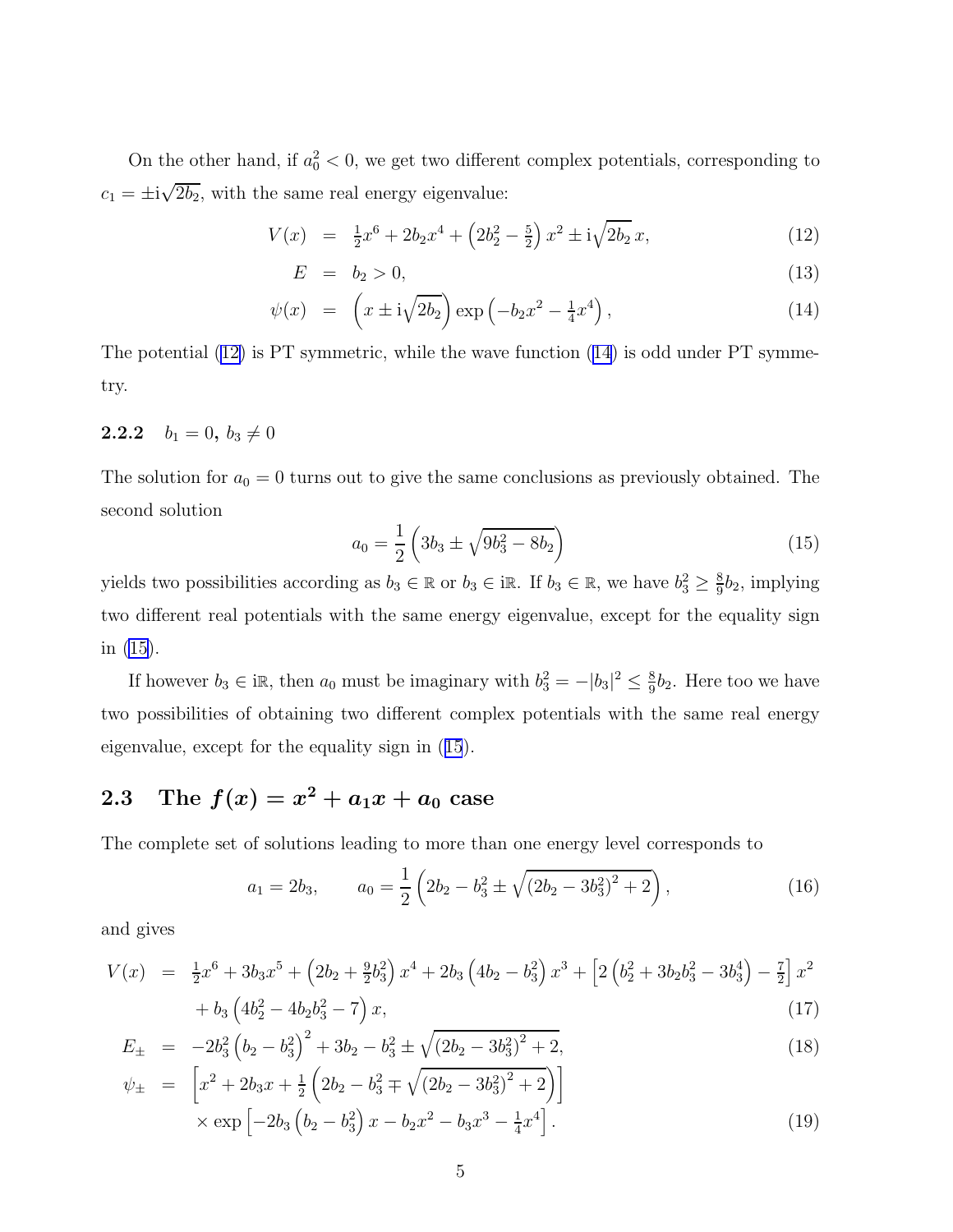<span id="page-5-0"></span>Theresults  $(16)$  $(16)$ – $(19)$  $(19)$  $(19)$  are valid both for real and imaginary b's. In the latter case, PT symmetry is good for the potential and the wave function, whereas in the former one has a symmetry breaking. Note that in both cases  $E_+ > E_-$ .

Concerning the case where  $b_3$  is imaginary, we have a complex PT-symmetric twoparameter family of potentials with two distinct real energy levels. This is truly a nontrivial result and puts the spirit of quasi-solvability in the complex domain. Indeed, for the particular case of  $b_3 = 0$  and  $b_2 = \gamma/2$ , we recover the  $n = 1$ , positive-parity results of the one-dimensional even-power potential  $V(x) = \frac{1}{2}x^6 + \gamma x^4 + \frac{1}{2}$  $\frac{1}{2}(\gamma^2+\mu)x^2$ , where  $\mu=$  $-3 - 4n - 2r$  and r is associated with the  $(-1)^r$  parity of  $n + 1$  levels.

Theconverse also works. The results  $(16)$  $(16)$ – $(19)$  $(19)$  $(19)$  can be derived from the even-power sexticpotential of ref. [[5\]](#page-7-0) by a translation  $x \to x + b_3$ . If  $b_3$  is imaginary, then this translation amounts to a complex shift, whose viability has already been pointed out in refs. [\[2](#page-7-0), [3](#page-7-0)].

#### 3 A supersymmetric viewpoint

In order to enlarge the class of PT-invariant potentials, SUSY methods have been used thoroughly[[2](#page-7-0), [4](#page-7-0)]. Here, we also outline the procedure to generate superpartners of the potentials considered in the previous section, which share their PT properties. The procedure is based on the construction of a superpotential  $W(x) = -\psi'(x)/\psi(x)$ , and therefore is sound in so far as the logarithmic derivative of  $\psi(x)$  is well behaved on the real axis.

Onecan start from the wave function ([5\)](#page-2-0), the parameters  $b_1$  and  $b_3$  being assumed imaginary. Then the superpartner

$$
\tilde{V}(x) = V(x) - \left(\frac{\psi''(x)}{\psi(x)} - \frac{\psi'^2(x)}{\psi^2(x)}\right)
$$
\n(20)

becomes again a sextic potential, and there is no real enlargement.

More interesting is the case where one starts from the wave function [\(14](#page-4-0)) and constructs thepartner of ([12](#page-4-0)). By substituting [\(14](#page-4-0)) into (20), we find  $\tilde{V}$  to be

$$
\tilde{V}(x) = V(x) + \left(\frac{1}{x \pm i\sqrt{2b_2}}\right)^2 + 2b_2 + 3x^2,
$$
\n(21)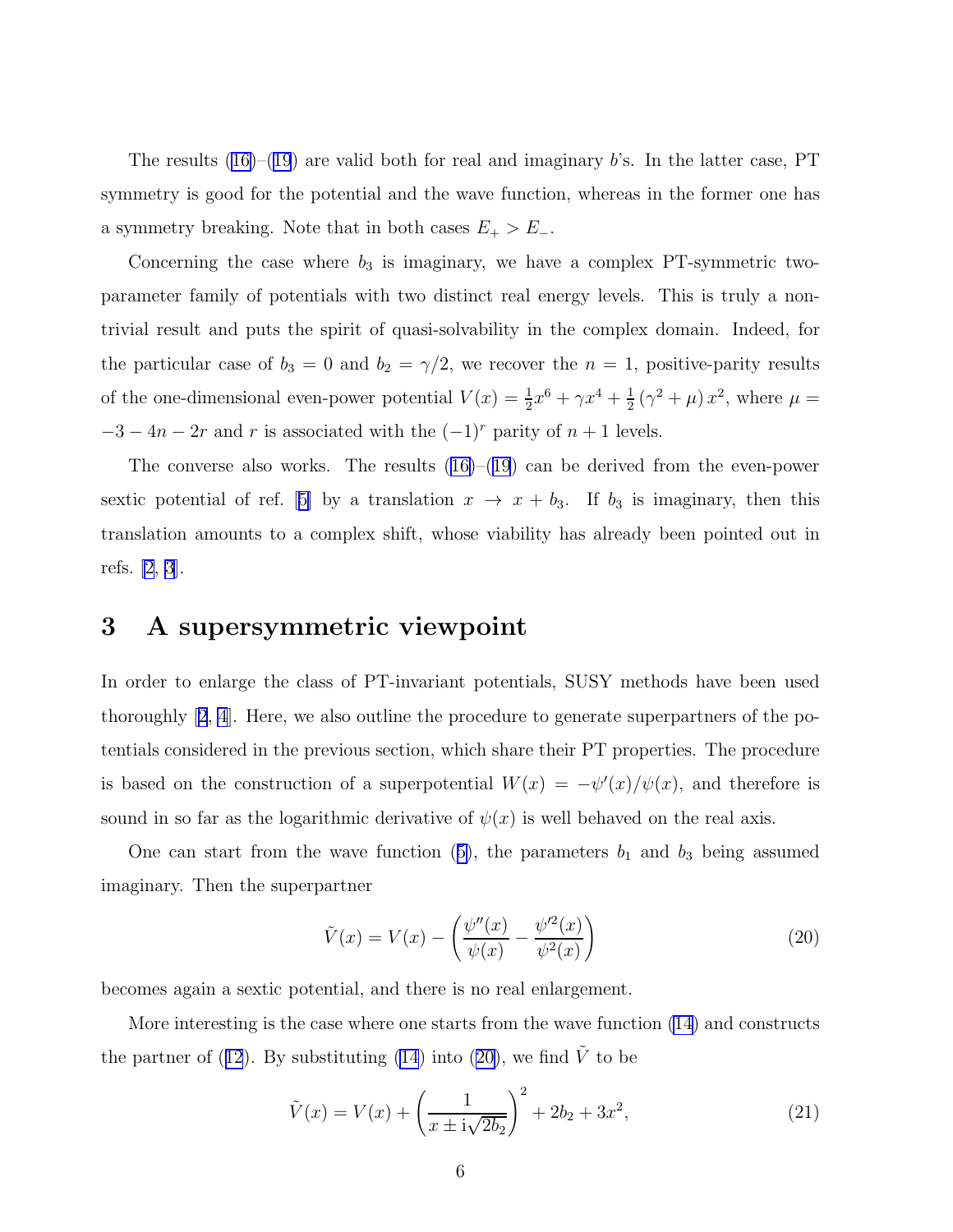where the piece in parentheses is clearly reflectionless. The latter is indeed reminiscent of the "transparent" complex potential obtained in ref. [\[2](#page-7-0)], which is invariant under PT and gives a trivial S-matrix. Moreover this piece has an associated zero-energy bound state, given by  $\Psi_0(x) = C\left(x \pm i\sqrt{2b_2}\right)^{-1}$ , where C is a constant.<sup>1</sup>

The form([21](#page-5-0)) also generalizes the result obtained for the harmonic oscillator in ref.[[3\]](#page-7-0) to the sextic case. The fact that  $b_2 \neq 0$  makes the potential rather appealing in that if  $b_2$ were vanishing, there would be a singularity on the real axis and the potential would be rendered ill defined. Here, because of a shift of the singularity,([21\)](#page-5-0) remains well posed in the complex plane cut from  $x = \pm i\sqrt{2b_2}$  to  $x = \pm i\infty$ , respectively.

Finally, one can consider the wave function([19\)](#page-4-0) and construct the partner of [\(17](#page-4-0)). Again one can see that  $\tilde{V}(x)$  is not trivial: for  $b_3$  imaginary,  $\psi'(x)/\psi(x)$  is well behaved on the real axis.

All results we have obtained can be generalized to the case where one shifts the variable x by a translation b, with b real. In such a case, the potentials and wave functions are reparametrized correspondingly. One may worry however about PT properties since one can generate subleading powers in  $x$  from a given power. However, one should realize that now the parity operation can be defined with respect to a mirror placed at  $x = -b$ , so that  $x + b = x - (-b)$  goes to  $-x - 2b - (-b) = -(x + b)$ . When this translation b is performed, the reflectionless potential contained in [\(21\)](#page-5-0) becomes precisely that considered in ref.[[2\]](#page-7-0).

#### 4 Conclusion

To conclude, we have solved a complex PT-symmetric sextic potential in its most general form within a suitable ansatz scheme for the wave functions and shown how the associated energy levels turn out to be real. We have also demonstrated using SUSY the possibility of generating a complex reflectionless part in the potential. Although we have restricted our discussion up to the quadratic order in the coefficient of the exponential representing the wave function, it is obvious that we can build up, in an identical way, higher-order states.

<sup>&</sup>lt;sup>1</sup>This transparent potential may also be viewed as the particular case  $l = 1$  of the generic potential  $\frac{1}{2}l(l+1)(x \pm i\sqrt{2b_2})^{-2}$  that is typical of a centrifugal barrier in a radial context (but with no singularity) and which has a zero-energy bound state  $\Psi_0(x) = C (x \pm i \sqrt{2b_2})^{-l}$ .